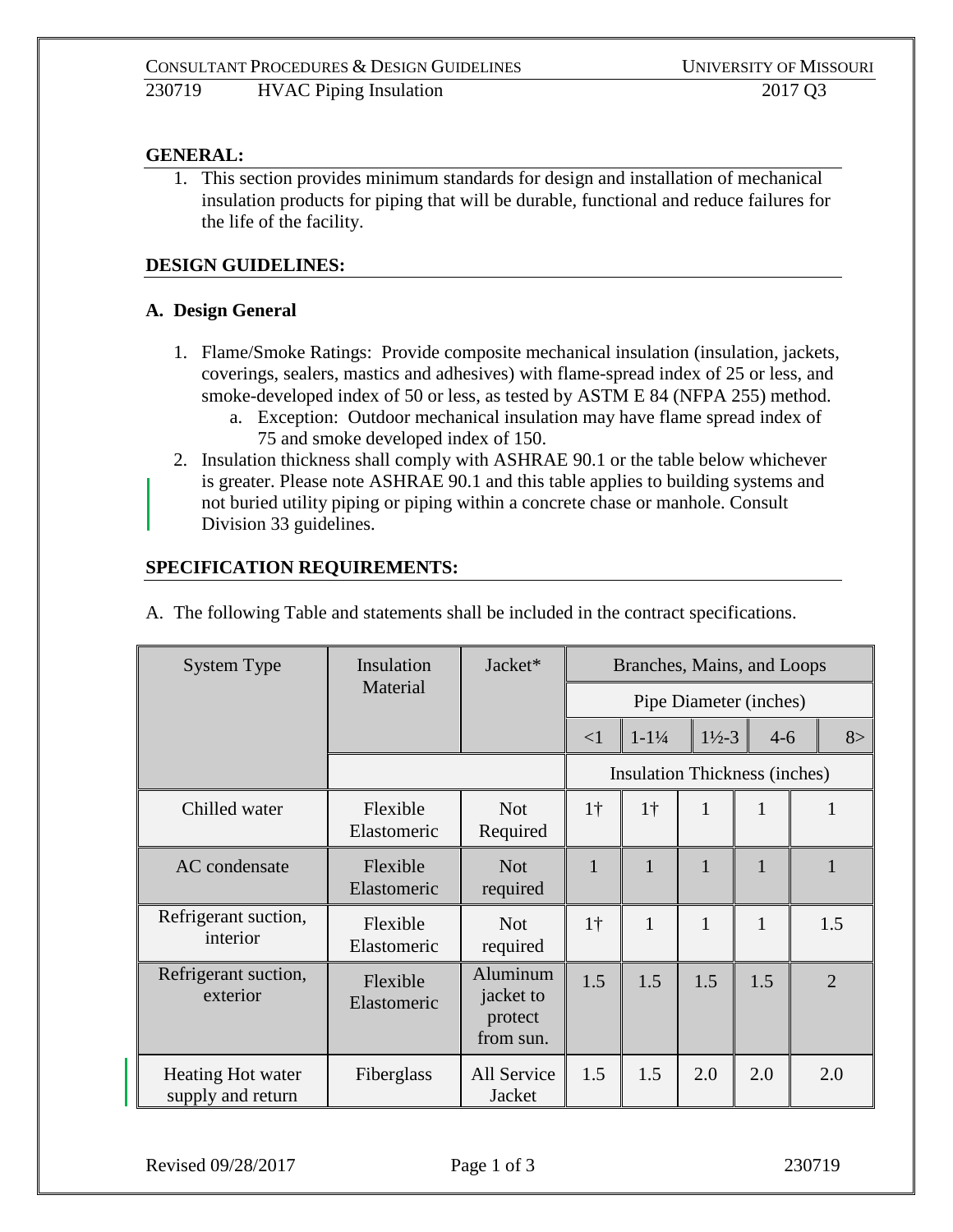## CONSULTANT PROCEDURES & DESIGN GUIDELINES UNIVERSITY OF MISSOURI  $\overline{230719}$  HVAC Piping Insulation

|  | 1 |  |  |
|--|---|--|--|
|--|---|--|--|

| High Pressure Steam,<br>Above 15 psig            | Fiberglass | All Service<br>Jacket | 3   | $\overline{4}$ | 4.5 | 4.5 | 4.5 |
|--------------------------------------------------|------------|-----------------------|-----|----------------|-----|-----|-----|
| High pressure steam<br>condensate                | Fiberglass | All Service<br>Jacket | 2.5 | 2.5            | 2.5 |     |     |
| Low pressure Steam,<br>$\langle 15 \rangle$ psig | Fiberglass | All Service<br>Jacket | 2.5 | 2.5            | 2.5 |     |     |
| Low pressure steam<br>condensate                 | Fiberglass | All Service<br>Jacket | 2.5 | 2.5            | 2.5 |     |     |

\*See jacket requirements below for outdoor installation or exposed piping within specified distances from floors.

†Exceeds ASHRAE 90.1

With the exception of refrigerant suction and AC condensate, 2" of insulation shall be added to the tabular values above when the piping is to be installed outdoors.

- 1. All exterior, exposed piping shall have an aluminum jacket installed to protect the insulation. The jacket shall be weather-resistant, water-proof, smooth surfaced aluminum.
- 2. All new interior piping, exposed to view in occupied areas, shall be painted to match the surrounding background.
- 3. All new interior piping, exposed to view in occupied areas, and within 6'-0" of the finished floor, shall have a PVC jacket installed.
- 4. All new interior piping that is exposed in mechanical rooms, and within 6'-0" of the finished floor, shall have an aluminum jacket installed.

# 5. **DO NOT INSULATE**

- 5.1 Hot piping within radiation enclosures or unit cabinets.
- 5.2 Cold piping within unit cabinets provided piping is located over drain pan.
- 5.3 Hot piping beyond control valve, located within heated space.
- 5.4 Condensate piping between the steam trap and the unions.
- 6. In Mechanical Rooms, insulate all heat piping and accessories. All accessories shall be insulated with removable covers.
- 7. Balance valves on chilled water need to have ports extended beyond the insulation. Sleeves are not desirable. Provide shaft extensions on all chilled water valve handles.
- 8. Provide removable covers and insulation on strainers and manual or automatic flow control valves.
- 9. Install insulation products in accordance with manufacturer's written instructions, and in accordance with recognized industry practices to ensure that insulation serves its intended purpose.
- 10. Install insulation on pipe systems subsequent to installation of heat tracing, painting, testing, and acceptance of tests.
- 11. Install insulation materials with smooth and even surfaces. Insulate each continuous run of piping with full-length units of insulation, with a single cut piece to complete run. Do not use cut pieces or scraps abutting each other.
- 12. Clean and dry pipe surfaces prior to insulating. Butt insulation joints firmly together and seal to ensure a complete and tight fit over surfaces to be covered.